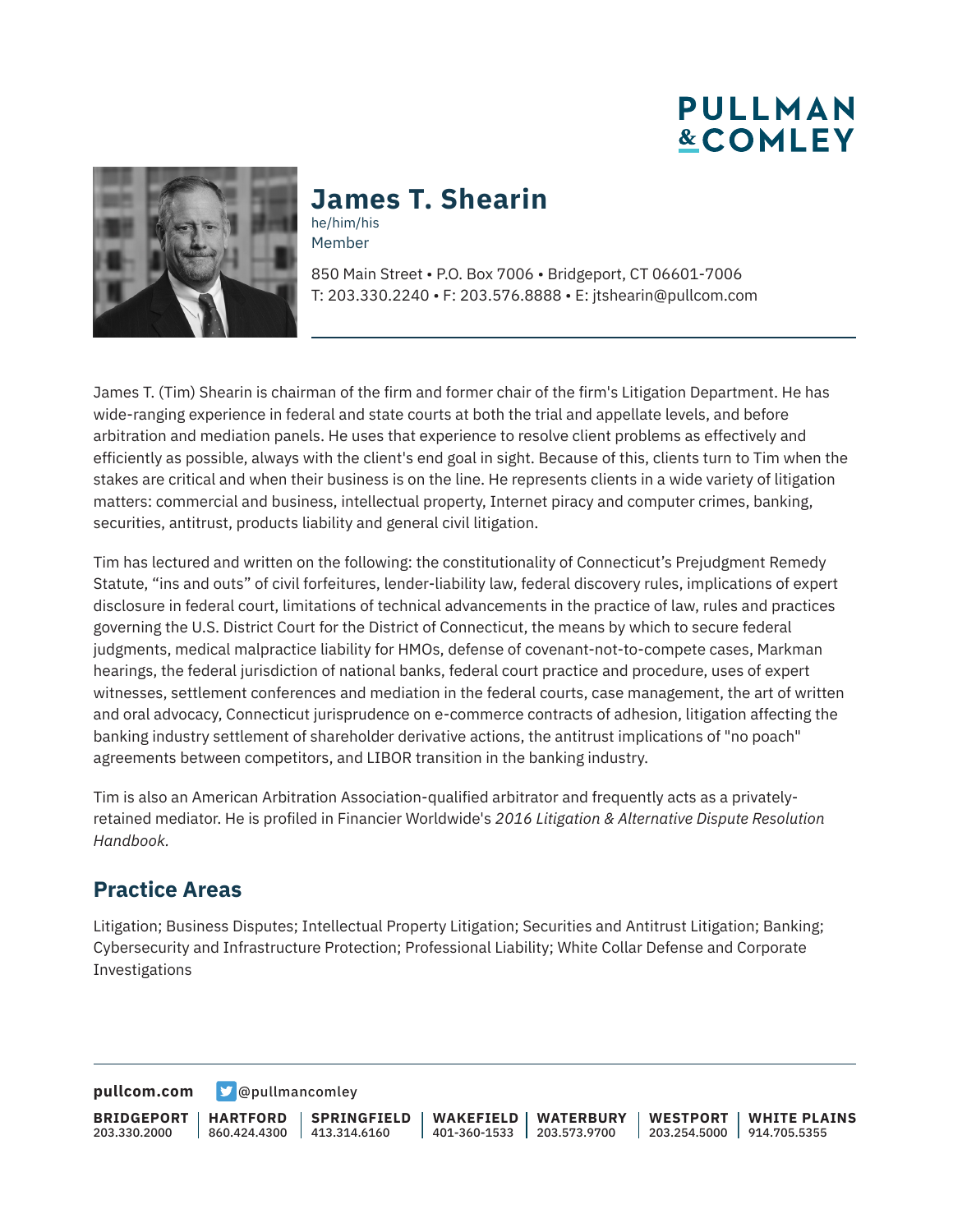## James T. Shearin

### **Experience**

- Defense of multiple financial institutions in overdraft fees class action cases
- Obtained a \$23,000,000 verdict in an unfair competition and tortious interference case
- Defended large life insurance company in three ERISA cases securing the dismissal of two and denial of class certification in the third case
- Represented and secured the dismissal of two financial institutions in multi-billion interchange fee cases
- Defended company and individual in \$38,000,000 veil piercing and fraudulent transfer case
- Defended company against multi-million dollar claim of theft of software code
- Prosecuted and defended patent infringement, copyright, trademark and misappropriation of trade secrets cases
- Defended claims alleging unfair trade practices, Lanham Act violations and licensing abuses
- Defended company accused of \$9,000,000 worth of fraudulent Medicaid billing
- Arrested, attached and seized major shipping vessels and cargo pursuant to the prosecution of admiralty and maritime suits

## **Bar and Court Admissions**

**Connecticut** New York U.S. Supreme Court U.S. Court of Appeals for the Second Circuit U.S. Court of Appeals for the Federal Circuit U.S. Court of Federal Claims U.S. District Court, District of Connecticut U.S. District Court, Eastern District of New York U.S. District Court, Southern District of New York

## **Clerkships**

Law clerk for U.S. District Court Judge Peter C. Dorsey, 1986 to 1988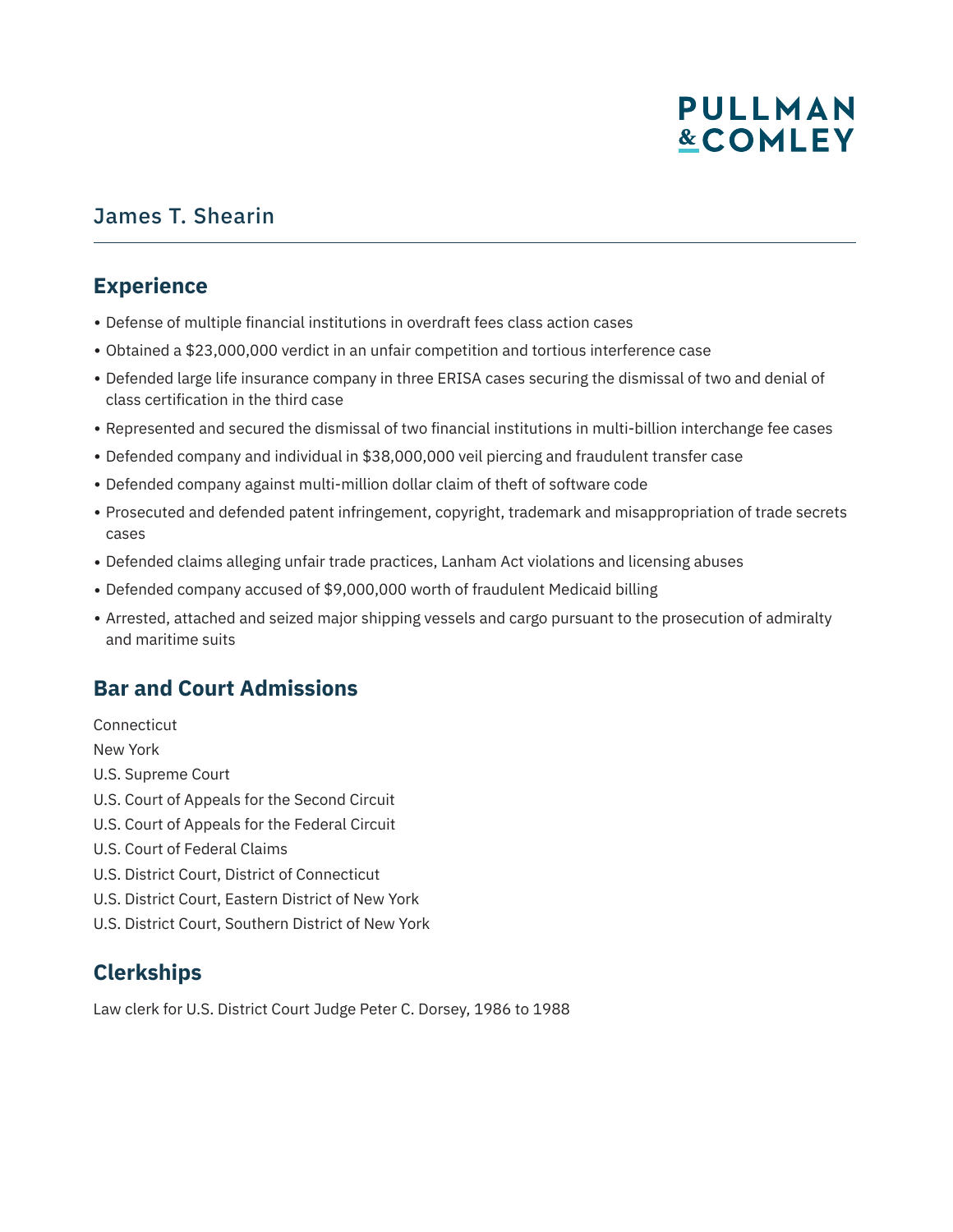### James T. Shearin

### **Education**

University of Connecticut School of Law, J.D., high honors, 1986; administrative editor, *Connecticut Law Review*

University of Connecticut, B.A., *summa cum laude,* 1983; Honors Scholar

## **Publications**

James T. Shearin Authors Article for *CT Lawyer* on Business Dispute Mediation *CT Lawyer*, 06.2022

Early-Stage Corporate Decisions Create Later-Stage Consequences *Bloomberg Tax*, 01.31.2022

"No poach" Indictment Serves as Reminder for Competitors *Hartford Business Journal*, 04.05.2021

LIBOR No More: Transition Creates Challenges *CFO.com*, 11.05.2020

The Courts' Changing View on Disclosure-only Settlement Agreements *Connecticut Lawyer*, 10.01.2017

New Rules Will Improve Discovery Process: Amendments Change Way in Which Federal Courts Handle **Objections** *Connecticut Law Tribune*, 12.28.2015

Fraudulent Checks Pose Real Risks for Banks *Fairfield County Business Journal*, 11.08.2014

Connecticut Jurisprudence on E-Commerce Contracts of Adhesion: Page Not Found? *Connecticut Bar Journal*, Winter 2014

The Importance of Upholding an Independent Judiciary *ctpost.com*, 03.30.2012

Oral Advocacy in Connecticut's Courts *Connecticut Lawyer*, 02.2011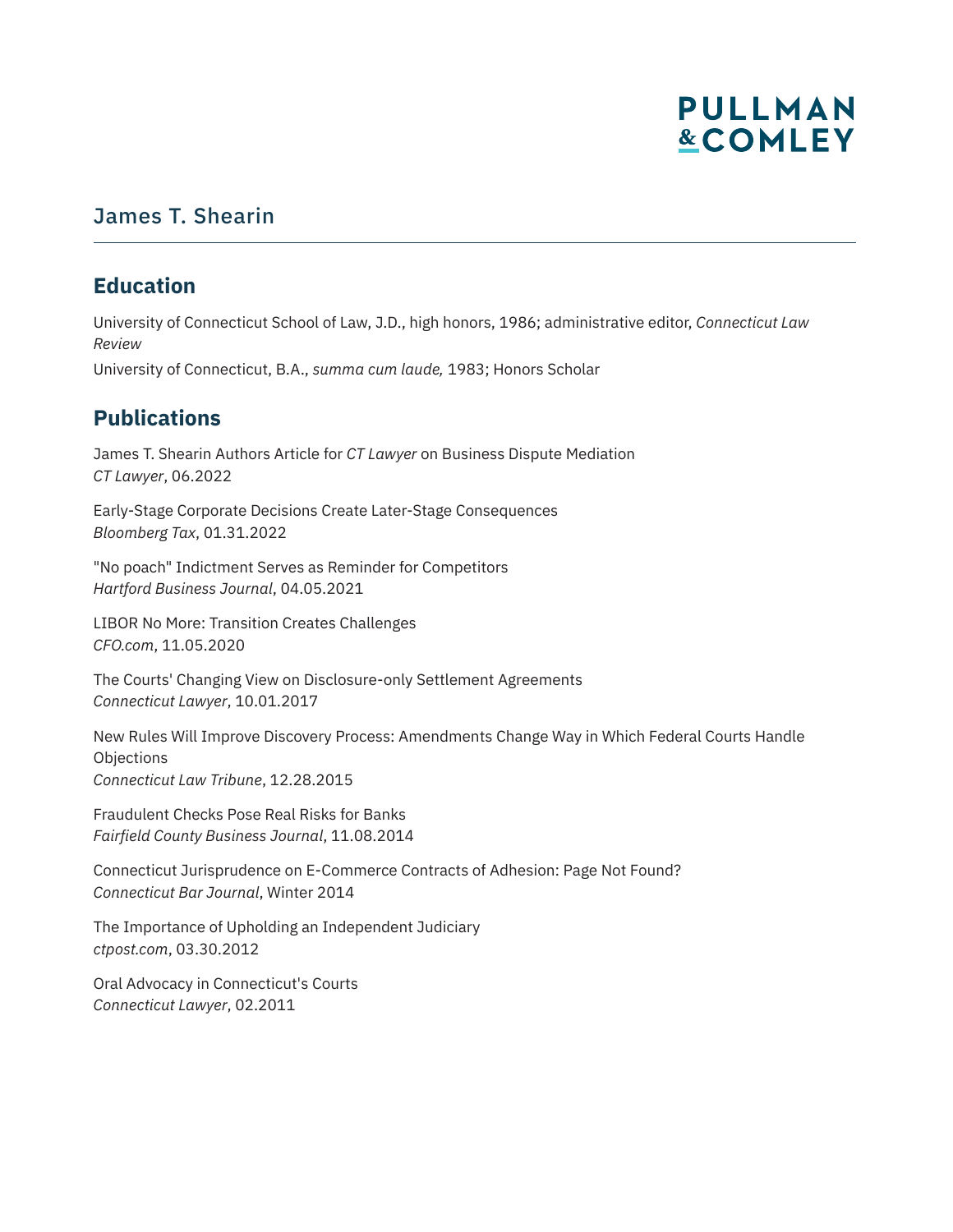### James T. Shearin

#### **Alerts and Newsletters**

An Overview of Data Privacy and Protection Laws for Manufacturers 09.24.2021

### **Professional Affiliations**

American College of Trial Lawyers - Fellow International Academy of Trial Lawyers - Fellow Appointed by the Governor of Connecticut to the Judicial Compensation Commission (2012) Appointed by the Chief Justice of the Connecticut Supreme Court to the Judicial Performance Evaluation Program Advisory Panel (2009 - 2013) Appointed co-counsel to the Federal Grievance Committee by the Judges of the U.S. District Court (1997 - 2003), and a member of the Magistrate Judge Reappointment Committee (2011-2013) American Bar Association Connecticut Bar Association - Co-chariman, Professionalism Committee; Executive Committee, Federal Practice Section (former co-chairman); Executive Committee, Intellectual Property Section; Executive Committee, Antitrust Section; Financial Institutions Section; former chairman, Federal Judiciary Committee; former chairman, Fair and Impartial Courts Committee; chairman, Nominating Committee (2013-2014); chairman, Audit Committee (2009-2013); Connecticut Bar Association House of Delegates (2006 - current) Raymond Baldwin Inn of Court - bencher, former secretary and vice president Connecticut Bar Foundation, Inc. - past-president and fellow Law Firm Alliance - former Executive Committee member Connecticut Business & Industry Association - former director Federal Bar Council Greater Bridgeport Bar Association - past president Special Master in Federal Court

### **Community Involvement**

Connecticut Business and Industry Association - former director American Red Cross - past director Connecticut Legal Services Corp. - past chairman Graduate, Bridgeport Regional Business Council's Leadership Program and a past member of its board of directors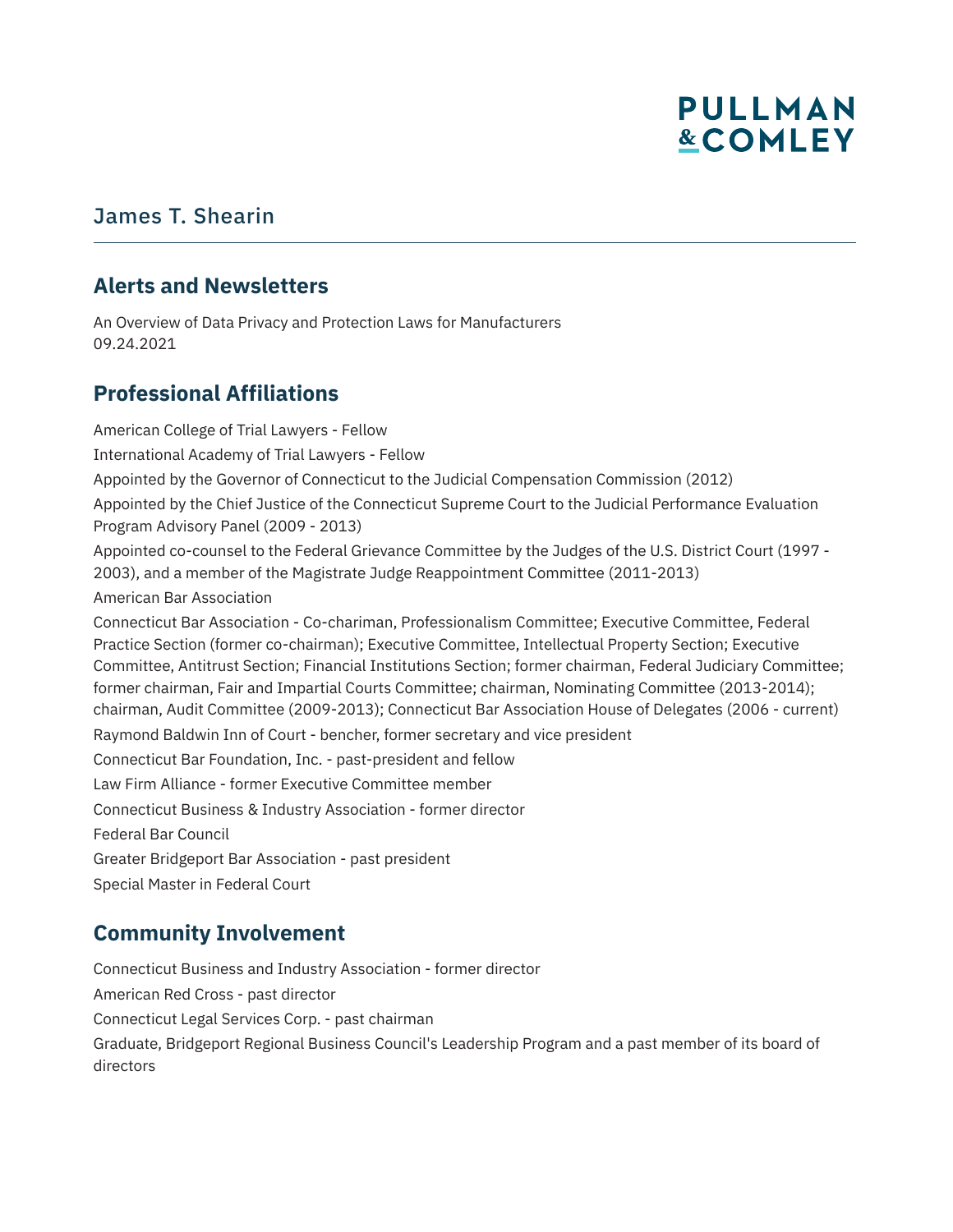## James T. Shearin

University of Connecticut Law School Alumni Association, Inc. - past president University of Connecticut Law School Foundation, Inc. - past chairman Weston Democratic Town Committee - past chairperson

### **Honors & Recognitions**

l

Named a Moffly Media Top Lawyer in Fairfield County, 2021 - Commercial Litigation Honored with Career Service Award by Connecticut Bar Association, 2018 Inducted as a Fellow into the International Academy of Trial Lawyers, 2016 Honored with Lifetime Achievement Award by Connecticut Law Tribune, 2015 Inducted as a Fellow into the American College of Trial Lawyers, 2014 Listed in *Chambers USA, America's Leading Lawyers to Businesses* in the area of litigation: general commercial since 2004 Listed in *The Best Lawyers in America* in the areas of litigation - securities, antitrust, banking and finance, intellectual property and commercial litigation since 2006; Listed in the area of "Bet-the-Company Litigation" since 2017 Named Stamford "Lawyer of the Year" in the Litigation - Intellectual Property category in 2019 by *The Best Lawyers in America* Selected to the *Connecticut Super Lawyers* list since 2006 in the areas of business litigation and selected in the areas of antitrust litigation and securities litigation for multiple years since 2006; listed among the *Top 10 Connecticut Super Lawyers* 2011-2021; listed among the *Top 50 Connecticut Super Lawyers* 2010 -2021*, New England Super Lawyers Top 100 Lawyers,* 2012 - 2021 Recognized among the top Connecticut litigation attorneys since 2011 in *Benchmark Litigation - The Guide to America's Leading Litigation Firms and Attorneys;* listed as a "Local Litigation Star"

Recipient of John Eldred Shields Professional Service Award from the Connecticut Bar Association, 2009, for outstanding service to the legal profession, the members of the CBA and the greater community

Recipient of the Raymond B. Green award from the District Court Judges, 2008, for outstanding contributions to the work of the Federal Grievance Committee

2014 recipient of Distinguished Graduate Award for the University of Connecticut School of Law

Received the highest peer review rating by Martindale-Hubbell (AV)

\*For more about the standards for inclusion in Best Lawyers in America, please see www.bestlawyers.com/news/news.aspx? event\_id=47.

\*\*For more about the standards for inclusion in Chambers USA, please see http://www.chambersandpartners.com/

\*\*\*For more about the standards for inclusion in Connecticut Super Lawyers, please see www.superlawyers.com/connecticut/ selection\_details.html.